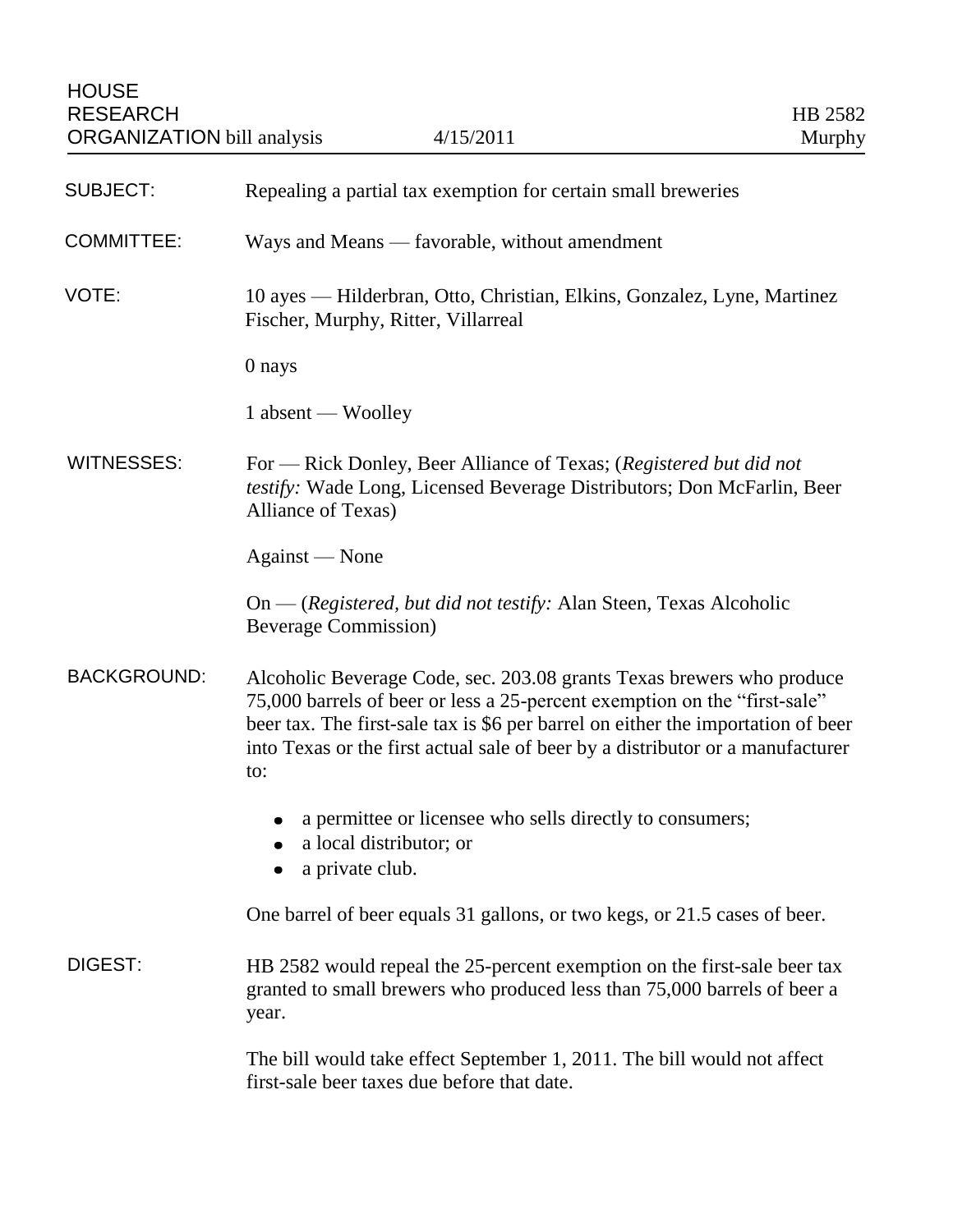## HB 2582 House Research Organization page 2

**SUPPORTERS** SAY: HB 2582 would repeal a small tax exemption that violates the Interstate Commerce Clause of the U.S. Constitution, thus sparing Texas costly litigation expenses. Generally, the Commerce Clause prevents states from discriminating against out-of-state businesses in favor of in-state ones. Alcoholic Beverage Code, sec. 203.08 grants a 25-percent exemption on the first-sale beer tax only to in-state small breweries. As the national economy becomes more integrated every year, businesses are suing states that still have these unconstitutional laws on the books. Courts are becoming more responsive to these claims. California, Hawaii, Michigan, New Jersey, New York, Puerto Rico, Texas, and Virginia have either faced or are currently defending legal challenges against similar protectionist laws. In 2008, Virginia lost a challenge to its exemption, and a federal judge overturned an entire chapter of alcoholic beverage law. The Virginia legislature has to scramble to redraft new legislation.

> HB 2582 would make the Tax Code fairer by removing the partial exemption. Tax rates should be equal within an industry. If they are not, tax policy starts to skew market choices inappropriately and give artificial advantages to some market participants. All small manufacturers of beer should pay the same rate, and HB 2582 would further that goal.

> The benefits of repealing an unconstitutional law and avoiding costly and drawn-out litigation outweigh the minimal increase in taxes due. HB 2582 is narrowly drawn to repeal the exemption for beer only. It would not affect producers of ale or malt liquor. The exemption was enacted in 1977 to protect Shiner Brewery of Shiner, Texas. Due to Shiner's success, the company outgrew the exemption in 1993. HB 2582 would affect only a few small breweries and would minimally impact their bottom lines. In fiscal 2010, these six breweries produced 660,814 barrels of beer with a first-sale beer tax of \$127,900. Due to the exemption, they paid only \$95,925.

## **OPPONENTS** SAY:

HB 2582 would raise taxes on small Texas breweries. HB 2582 would repeal the partial exemption from the first-sale beer tax on:

- Franconia Brewing Co. of McKinney;
- Independence Brewing Co. of Austin;
- Live Oak Brewing Co. of Austin;
- Rahr & Sons Brewing Co. of Fort Worth;
- Real Ale Brewing Co. of Blanco; and
- Saint Arnold Brewing Co. of Houston. $\bullet$